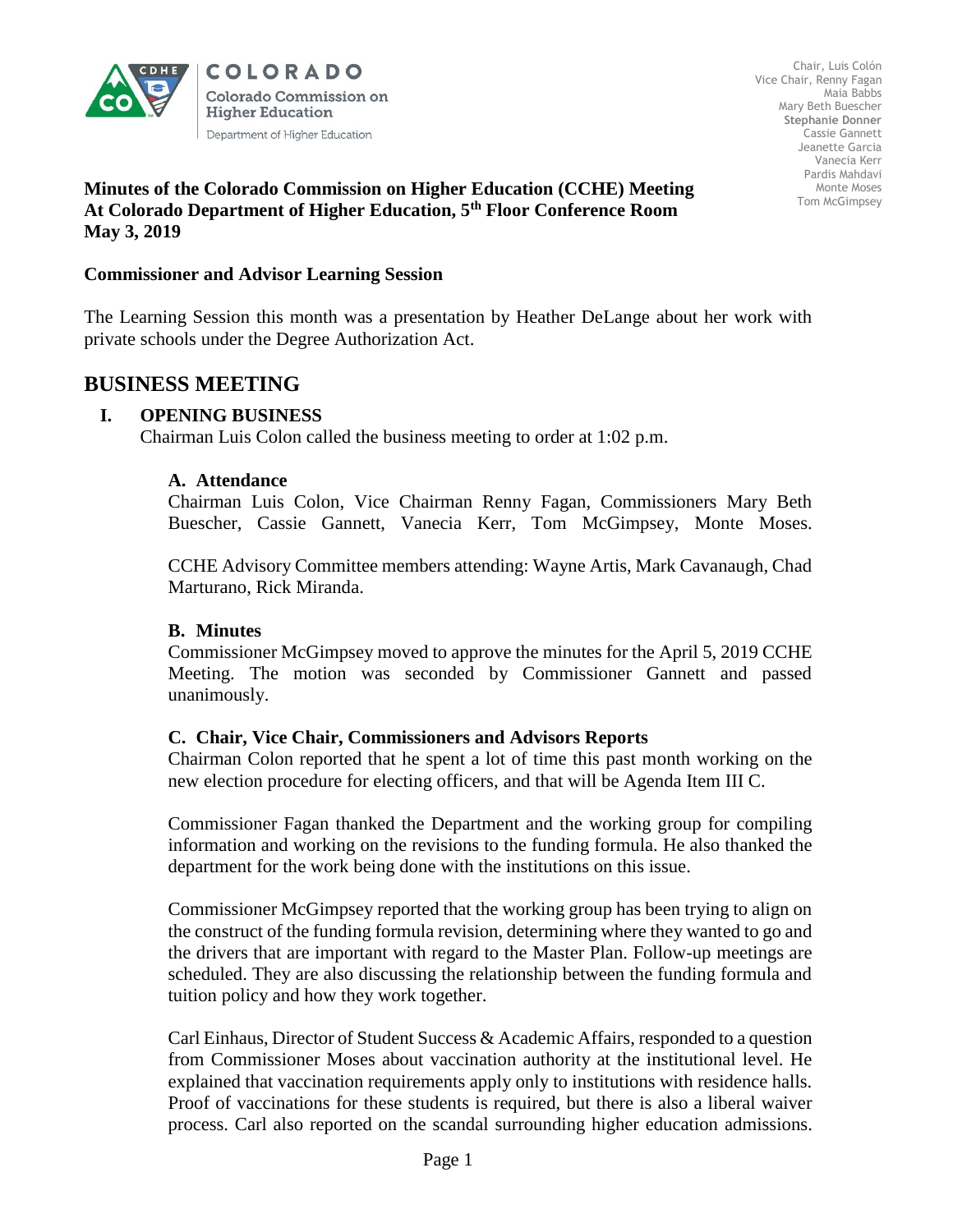He reported that the selective/restrictive programs are under scrutiny, and those processes are sound. Directors of Admissions are making sure that they have checks and balances in place, so irregularities are going to be few and far between.

Advisor Wayne Artis reported that the department hosted a faculty conference last Friday with more than 100 faculty attending. The conference was held to work on statewide transfer agreements in engineering, computer science, dance, public health and journalism. There was a clear effort from all attending two- and four-year schools to try to work toward statewide transfer agreements in engineering.

Advisor Cavanaugh reported on things happening at the federal level. He reported that neg reg negotiated rule making within the Department of Education. This involved negotiators working with the department to come to consensus and then moving forward on issues. If they don't come to consensus, the DOE gets to move forward however they want to. This is something to keep an eye on. Also, there will likely be a bill around the Higher Education Reauthorization Act with bipartisan work being done to get it through.

# **D. Executive Director Report**

Dr. Paccione reported that today is the last day of the legislative session. The department had all six bills priority bills passed.

She thanked the funding formula working group for their dedication to the process. Information is being gathered from stakeholders and other states and work is still in the early stages on this.

The Future Educator Honor Roll event was held and honored 27 future teachers. They were recognized for excellence within their respective programs.

College Friday was rebranded as Decision Day this year and was very successful. There were appearances on Channels 4 and 9 with school mascots. Commissioners were given a handout with the social media engagement statistics from the campaign, including 6.9 million impressions on Twitter and Instagram.

The department will begin to incorporate the new logo introduced by the governor's office. This is a soft rollout, so will be done slowly as the need arises.

Dr. Paccione went to Durango to participate in the commencement ceremony for Fort Lewis College. She reported that the college allows students to wear Native American regalia or military uniforms if they chose for commencement. Many of the students are first generation graduates, so the ceremonies are filled with family and community.

She will be giving the commencement address this weekend at the Steamboat Springs campus of Colorado Mountain College and then participating in a CMC Culinary School graduation in Keystone.

She reported that she met with Governor Polis and staff about the future of the College in Colorado program, and the results were positive. The program will now be My Colorado Journey and will be seeking additional outside funding with the Governor's support.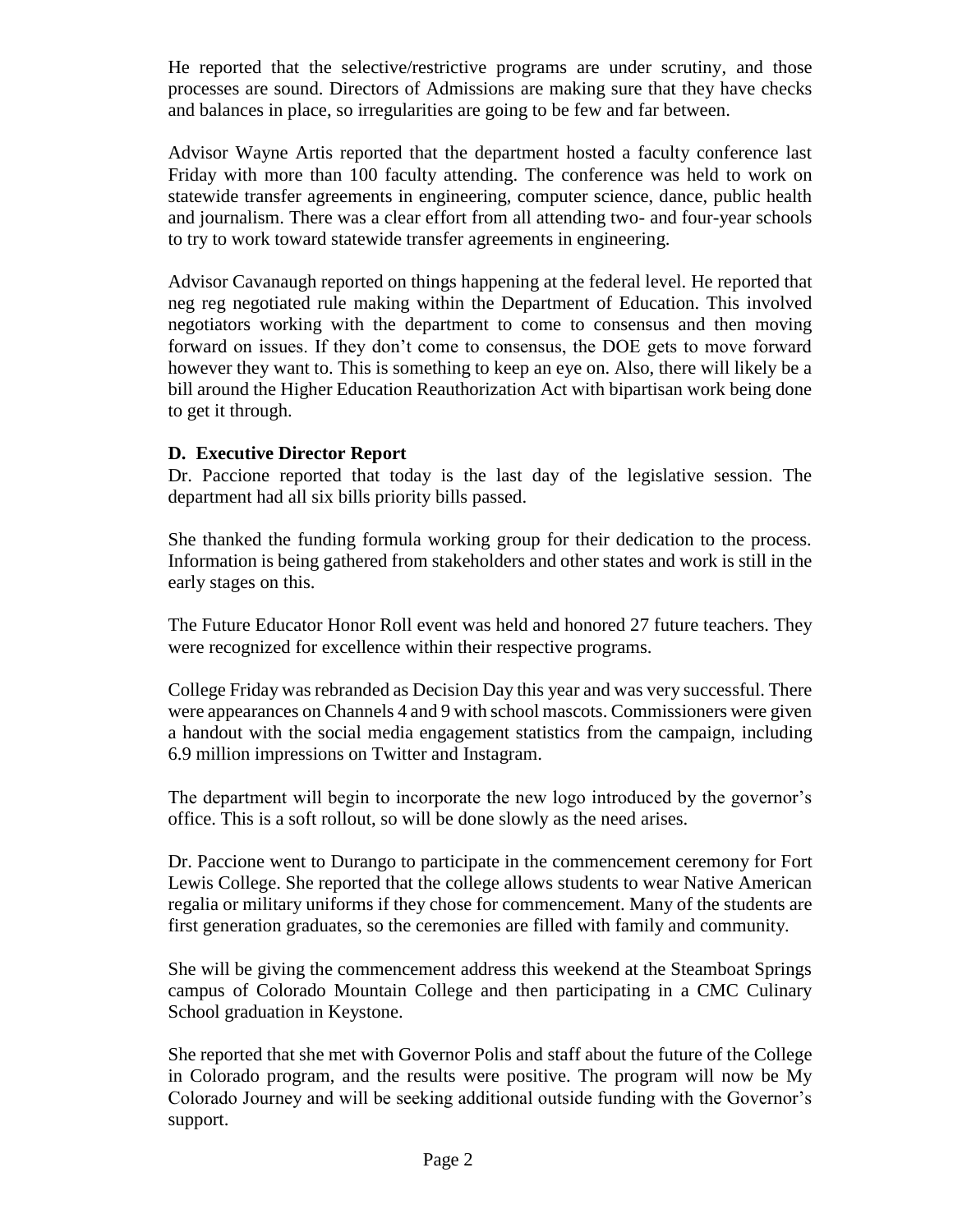The Governor's office has moved the budget due date up, so staff are hard at work developing the budget for the coming year and the year following.

Dr. Paccione acknowledged the appointment of the new president of the CU System, Mark Kennedy. The department looks forward to working with him and supporting him in his new role.

# **E. Public Comment**

Mr. Andy McKean, Director of Liberty Lives Forever presented his program to the Commission. He asked that the commission do whatever it could to advance the education of all students on the US Constitution. He has resource materials available if needed.

# **II. CONSENT ITEMS**

- **A. Recommend Approval of Updated Postsecondary Workforce Readiness (PWR) Diploma Endorsement** – Carl Einhaus
- **B. Recommend Approval of Revisions to Commission Policy IV, Part J: Colorado Educational Exchange Program** – Emma Fedorchuk and Emily Burns
- **C. Degree Authorization Act: Recommend Approval of Christian Learning Institute Request For Authorization As A Seminary/Religious Training Institution** – Heather DeLange
- **D. Recommend Approval of Culturally and Linguistically Diverse Education at Colorado Christian University** *–* Dr. Brittany Lane
- **E. Recommend Approval of Secondary Math Education at Colorado Christian University** *–* Dr. Brittany Lane
- **F. Recommend Approval of Early Childhood Education at Relay Graduate School of Education** *–* Dr. Brittany Lane

Commissioner Buescher moved to approve consent items A through F. The motion was seconded by Commissioner Moses and passed unanimously.

# **III. ACTION ITEMS**

**A. Revisions to CCHE Policy I, Part L: Statewide Transfer and gtPathways Policy –** Dr. Kim Poast – Dr. Poast presented revisions to Commission policy that codify the GT Pathways waiver process, including the criteria used by Department staff in evaluating waiver requests and possible courses of action by the Commission. The proposed revisions also included minor fixes to further strengthen policies related to transfer. The GT Pathways wavier process had been discussed extensively by the Commission at two previous meetings.

Commissioner McGimpsey moved to approve the revisions. The motion was seconded by Commissioner Gannett and passed unanimously.

**B. Affordability Framework and Principles** – Staff supporting the Affordability Working Group presented a draft framework and principles of affordability. Staff outlined the process for developing the framework and principles, which included input from staff, commissioners, advisors, institutional CEOs, Chief Academic Officers and Chief Financial Officers.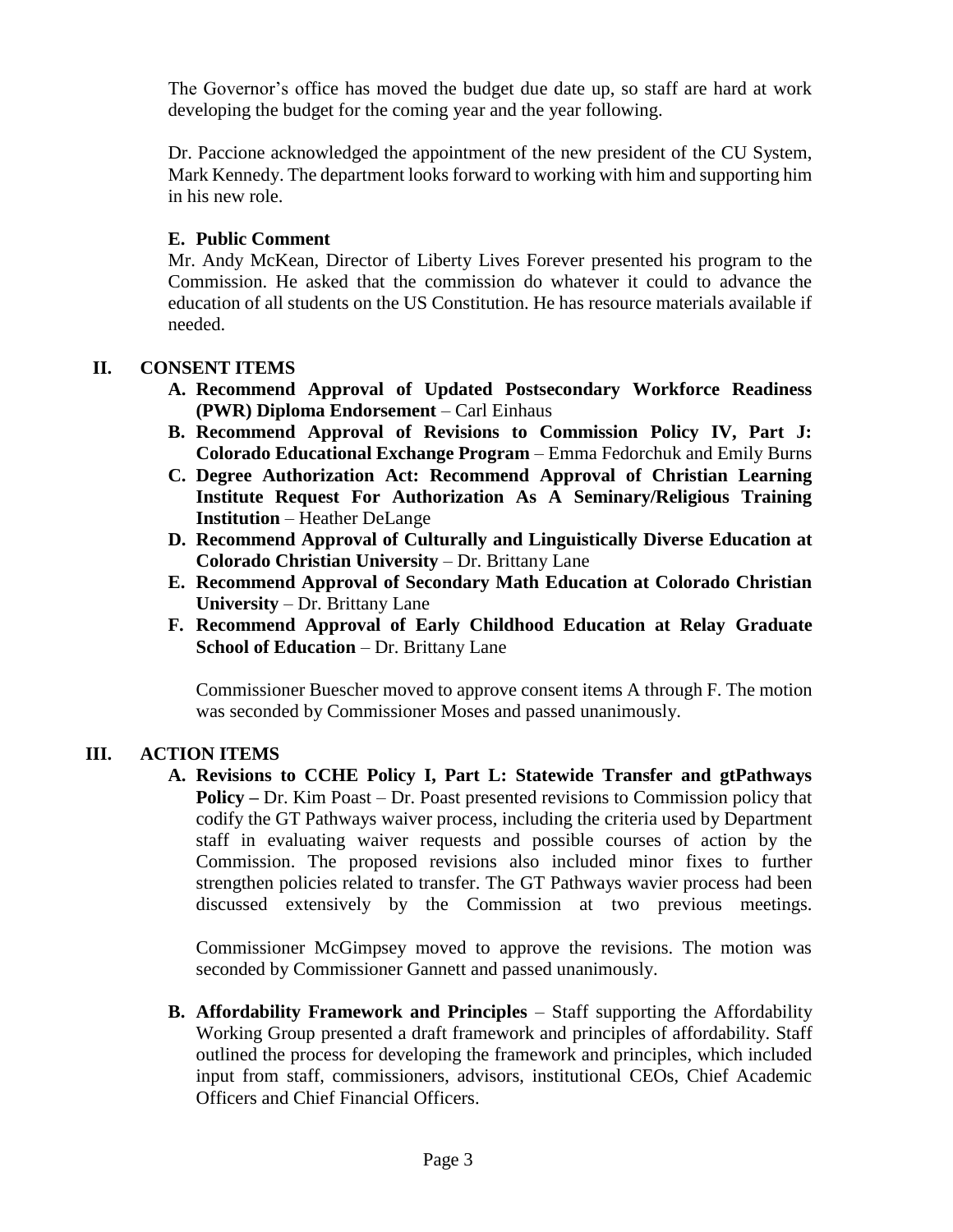Commissioner McGimpsey made a motion to adopt the proposed framework and principles and to use them to inform the Commission's policy decisions moving forward. The motion was seconded by Commissioner Buescher and passed unanimously.

**C. CCHE Election of Officers** – Chairman Luis Colon presented the nominations for Chair and Vice Chair of the commission. Renny Fagan was nominated for the position of chair. Commissioners McGimpsey, Kerr and Babbs were nominated for the position of vice chair. Paper ballots were distributed, then collected and counted. Commissioners not in attendance voted via confidential email earlier that day.

Renny Fagan was elected Chair and Commissioner Vanecia Kerr was elected Vice Chair of the Commission.

## **IV. DISCUSSION ITEMS**

## **A. Proposed Revisions to CCHE Policy III, Part R: Policy Regarding Requirements for Funds to Supplement Requests for State-Supported Capital Construction –** Lauren Lopez

Proposed revisions to the CCHE Policy Section III, Part R: Policy Regarding Requirements for Funds to Supplement Requests for State-supported Capital Construction were presented. Revisions align policy with the current capital project scoring practices. Staff confirmed revisions will not change the current process.

This discussion item was moved to an action item. Commissioner McGimpsey moved to accept the changes as described. The motion was seconded by Commissioner Buescher and adopted unanimously.

### **B. Legislative Update** – Amanda DeLaRosa

Results from the legislation session 2019 were shared with the Commission, including the Department's success in securing six priority legislative agenda items and a 13 percent increase in funding for public institutions of higher education, designed to hold tuition flat for resident students next year.

The Commission will work in the coming months to implement the legislative agenda through CCHE policy.

# **V. COMMISSION INITIATIVES**

- **A. 2019 Commission Retreat Agenda Feedback** The Commission's annual retreat will be held at Fort Lewis College, in Durango, Colorado on the evening of July 24 through mid-day on July 26. This was an informational item to get feedback on the 2019 retreat agenda from the Commission.
- **B. Master Plan Update: COSI 5 Years of Service –** Ms. Banker presented materials recently created by Colorado Opportunity Scholarship Initiative (COSI) celebrating the program's fifth year of service. COSI's program results have shown that